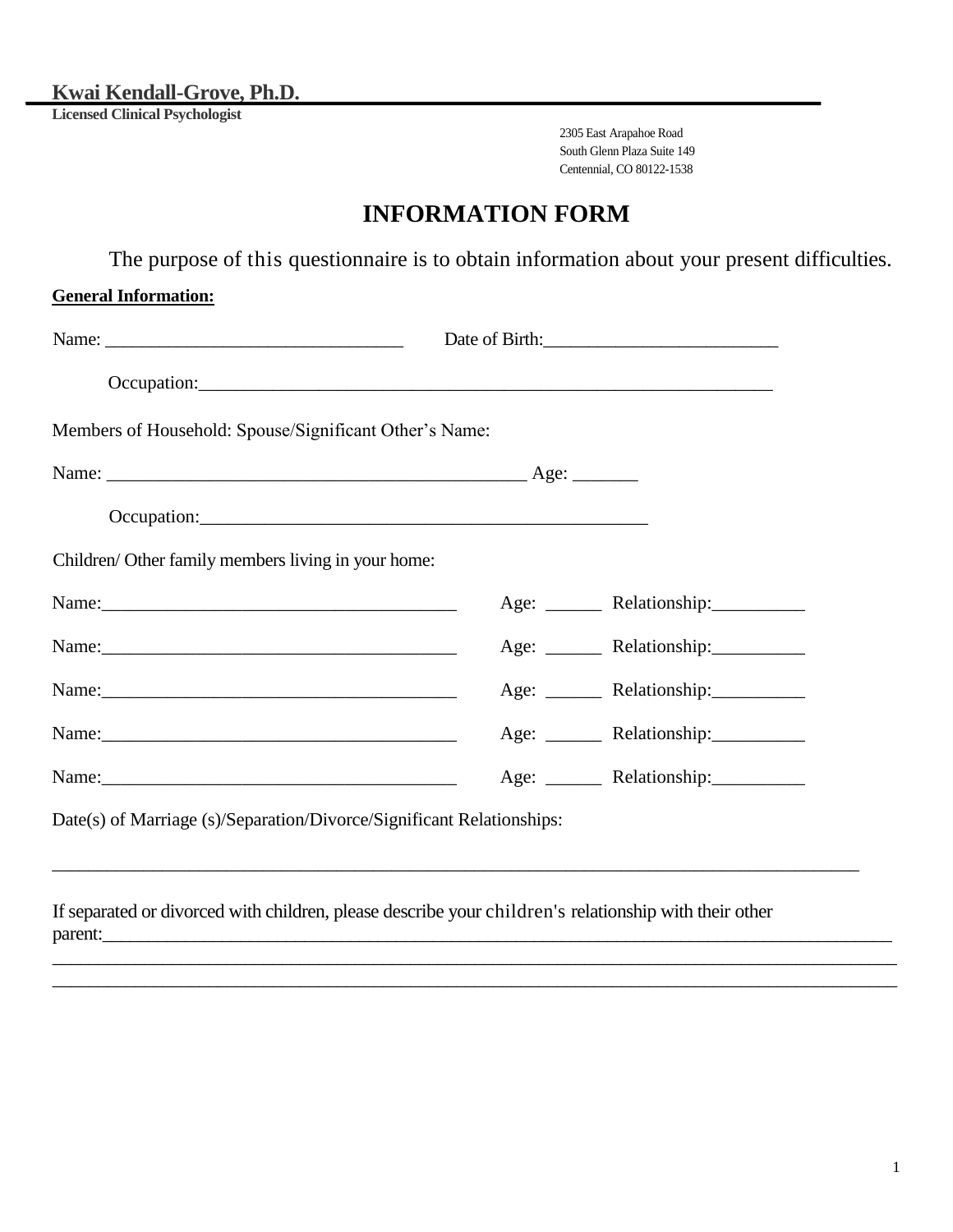## **Current Difficulties:**

Please state in your own words the difficulties that you or you and your spouse/partner are experiencing:

| When did these problems begin?                                                                                   |                                                                                   |                         |
|------------------------------------------------------------------------------------------------------------------|-----------------------------------------------------------------------------------|-------------------------|
| Are there any significant events occurred at that time, or since then, which may relate to your problems?        |                                                                                   |                         |
|                                                                                                                  |                                                                                   |                         |
|                                                                                                                  |                                                                                   |                         |
|                                                                                                                  | ,我们也不能在这里的人,我们也不能在这里的人,我们也不能在这里的人,我们也不能在这里的人,我们也不能在这里的人,我们也不能在这里的人,我们也不能在这里的人,我们也 |                         |
|                                                                                                                  |                                                                                   |                         |
|                                                                                                                  |                                                                                   |                         |
| Please circle all that apply to any members of your family (place family member's initials next to the symptom): |                                                                                   |                         |
| Suicide attempts _______                                                                                         | Can't keep a job _______                                                          | Takes drugs__________   |
| Impulsive                                                                                                        | Compulsive _______                                                                | Insomnia                |
| Drinks too much                                                                                                  |                                                                                   | Takes risks _______     |
| Works too hard_____________                                                                                      | Withdraws __________                                                              | Sexual problems ______  |
| Procrastination_____________                                                                                     | Nervous tics______________                                                        | Eating problems _______ |
| Aggressive behavior________                                                                                      | Concentration problems ______                                                     | Out of control________  |
| Business/Financial problems________                                                                              | Sleep problems___________                                                         |                         |
|                                                                                                                  | Temper Outbursts_______                                                           | Disorganized thinking   |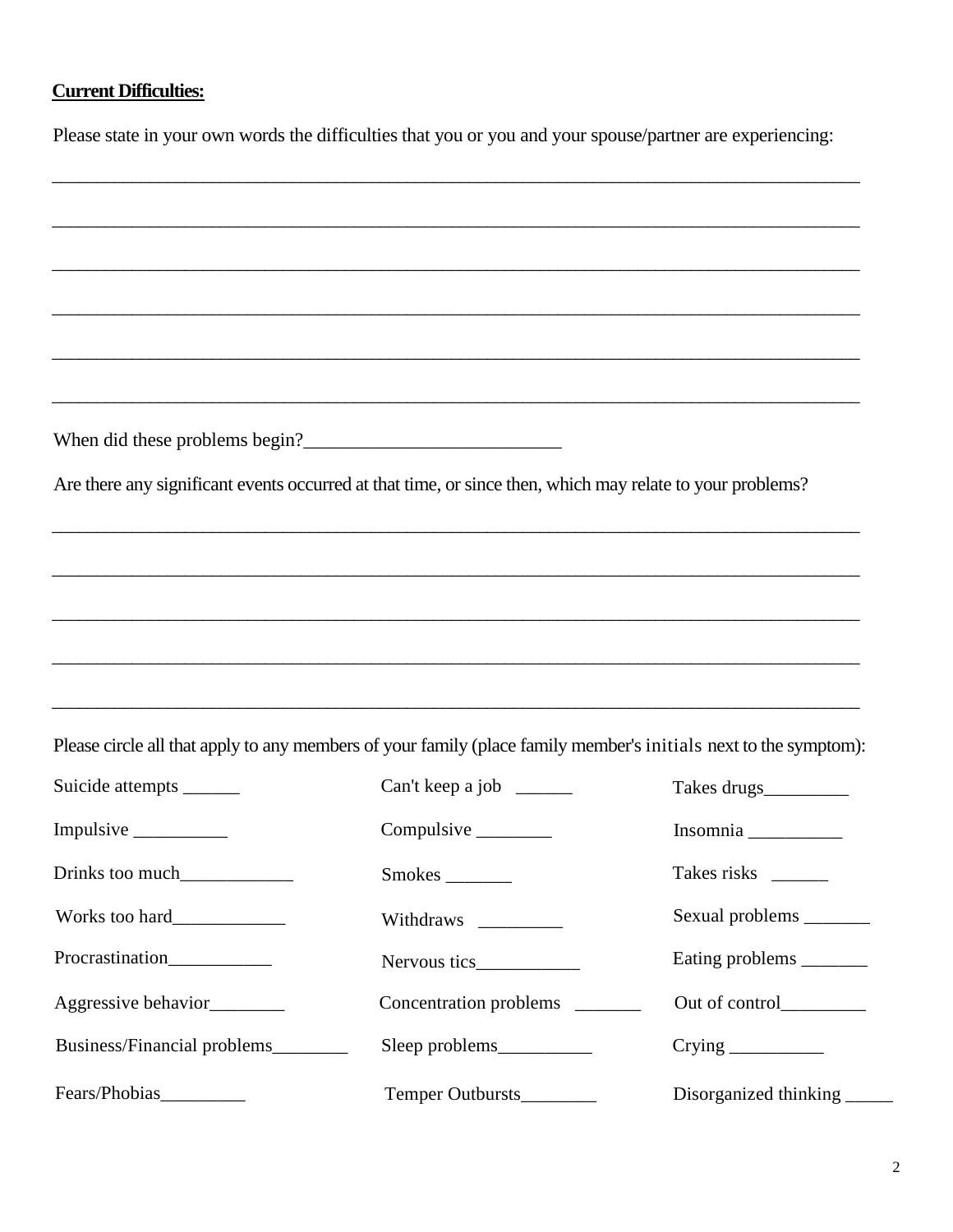# Any concerns regarding:

**Domestic Violence** 

Physical, Psychological and/or Sexual Abuse (current or past)

What are your goals for therapy?

Have you or your spouse/significant other ever been in therapy before or received any prior professional assistance for problems?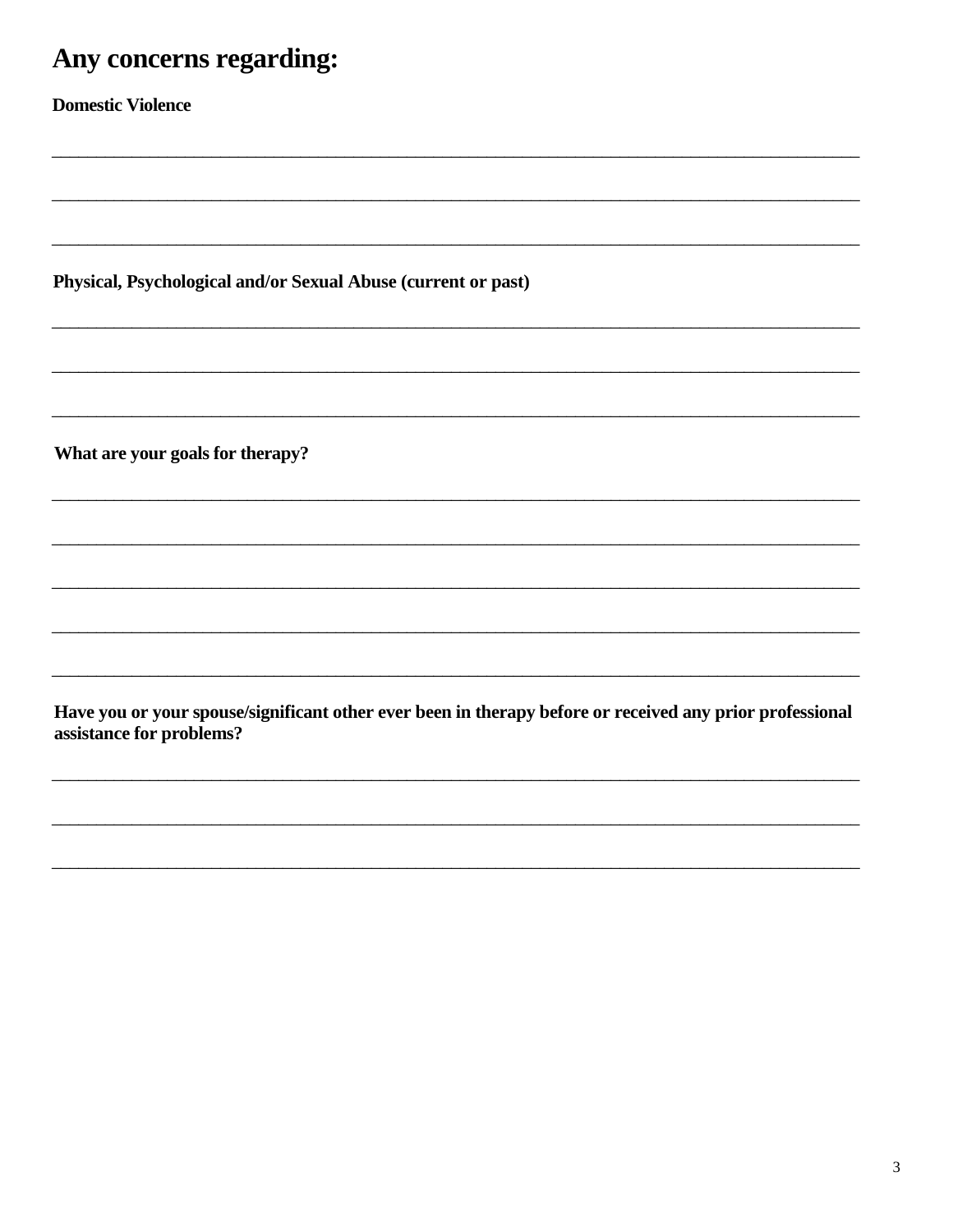Have you or your spouse ever been diagnosed with any psychological problems, taken psychiatric

medications, been hospitalized psychiatrically, or had difficulty with the law?

#### **Physical Health:**

Describe any significant medical problems that you may have (past/present):

What medications (name, dosage, dates of usage), prescription or otherwise, do you take?

| Name: $\frac{1}{\sqrt{1-\frac{1}{2}}}\left\{ \frac{1}{2}, \frac{1}{2}, \frac{1}{2}, \frac{1}{2}, \frac{1}{2}, \frac{1}{2}, \frac{1}{2}, \frac{1}{2}, \frac{1}{2}, \frac{1}{2}, \frac{1}{2}, \frac{1}{2}, \frac{1}{2}, \frac{1}{2}, \frac{1}{2}, \frac{1}{2}, \frac{1}{2}, \frac{1}{2}, \frac{1}{2}, \frac{1}{2}, \frac{1}{2}, \frac{1}{2}, \frac{1}{2}, \frac{1}{2}, \frac{1}{2}, \frac{1}{2}, \frac{1}{2}, \frac{1}{2$ |  |
|-------------------------------------------------------------------------------------------------------------------------------------------------------------------------------------------------------------------------------------------------------------------------------------------------------------------------------------------------------------------------------------------------------------------------|--|
|                                                                                                                                                                                                                                                                                                                                                                                                                         |  |
|                                                                                                                                                                                                                                                                                                                                                                                                                         |  |
|                                                                                                                                                                                                                                                                                                                                                                                                                         |  |
| Name:                                                                                                                                                                                                                                                                                                                                                                                                                   |  |
|                                                                                                                                                                                                                                                                                                                                                                                                                         |  |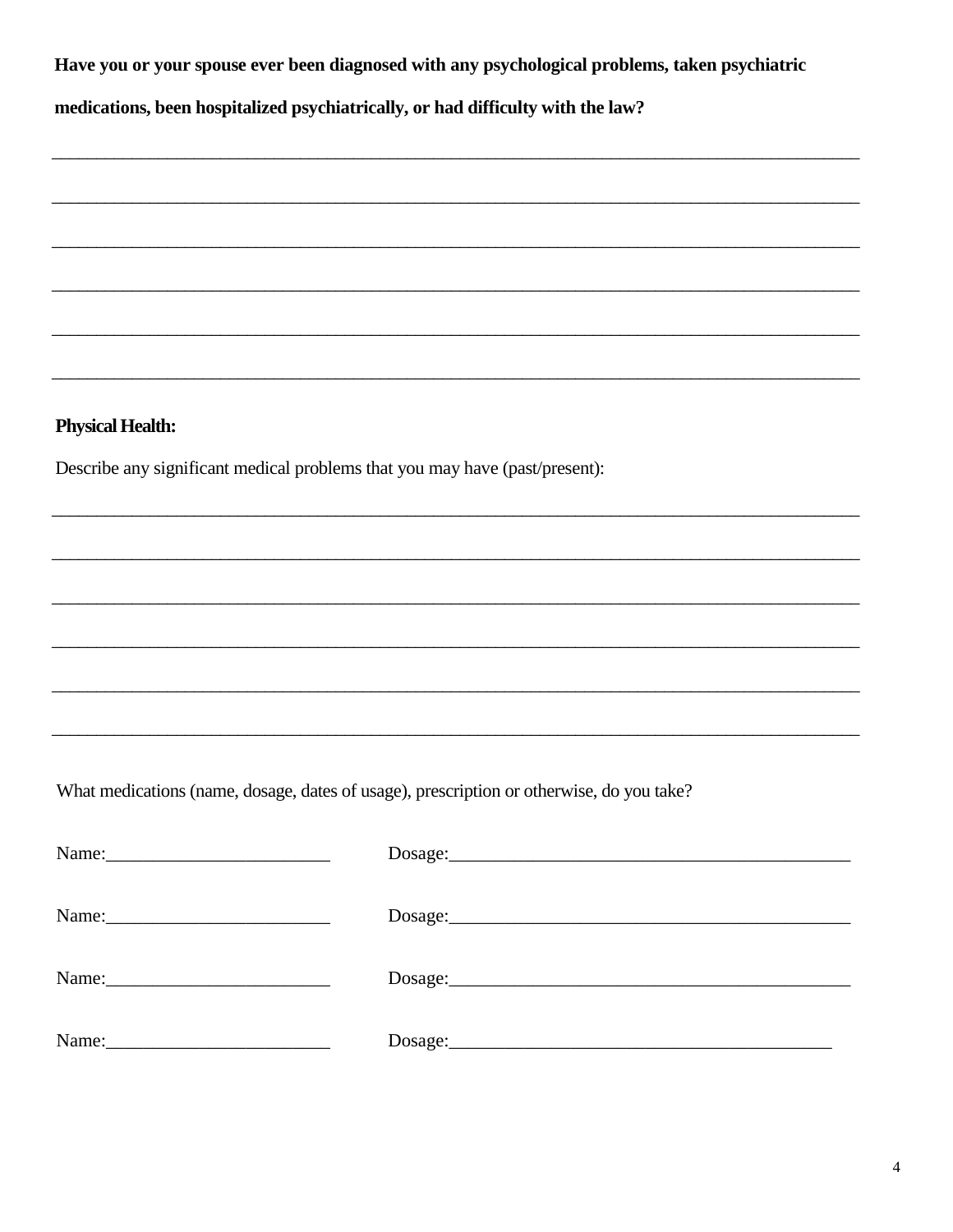#### **Religion**

What would you like me to know about your participation in religious activities?

Do you want your religious beliefs incorporated into the therapy process?

### **Cultural**

What cultural/ethnic group do you include yourself in? How do you want it incorporated into the therapy process?

#### **Recreation**

What do you and/or your child/family do for fun (e.g. hobbies, interests, activities)?